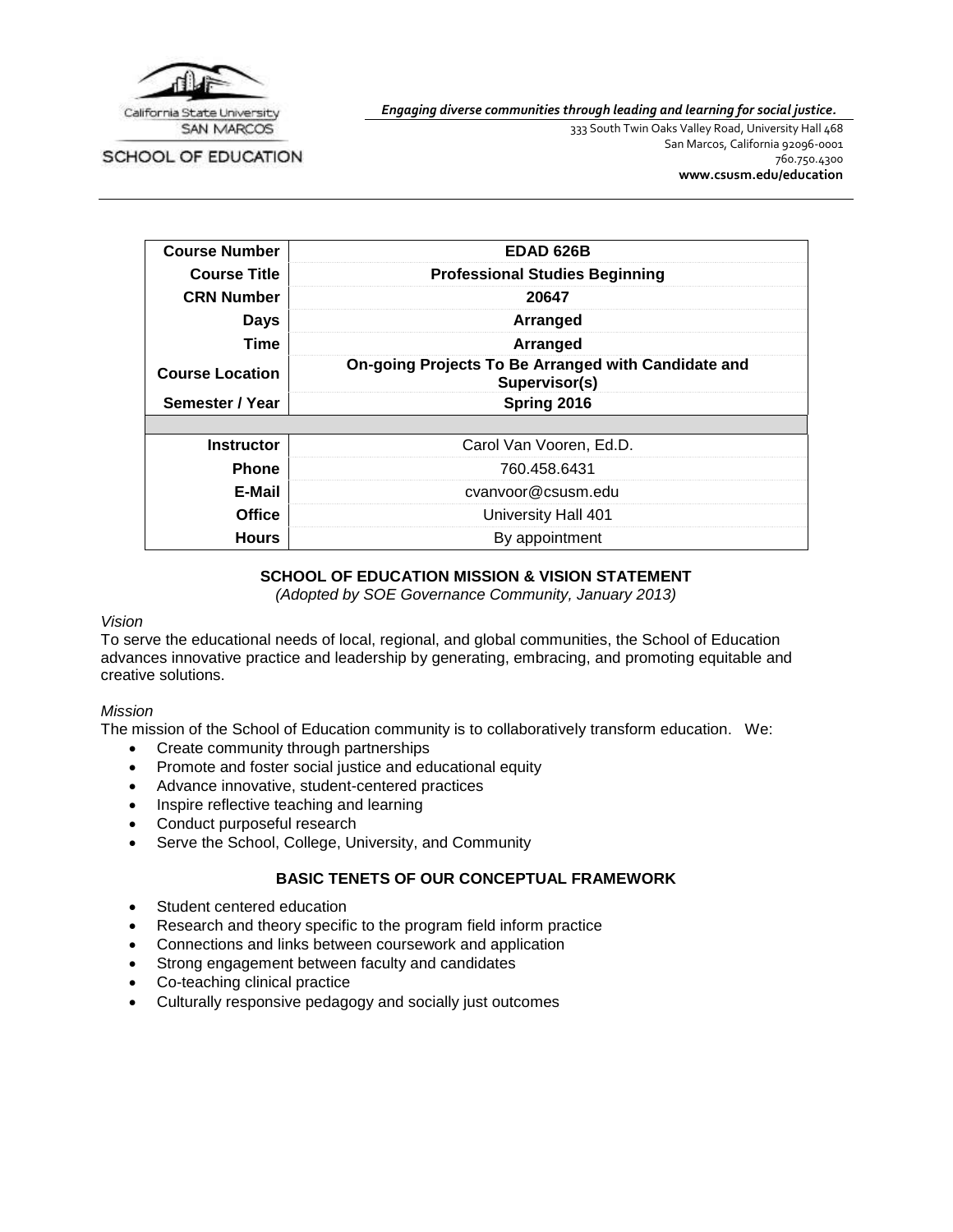## **COURSE DESCRIPTION**

This course provides students with basic on-site experiences appropriate to an entry-level administrator. Students will work closely with an on-site administrator and University instructional supervisor in the development and implementation of a plan for field experiences including basic preliminary administrative functions. Students will develop a paper, project, or other product, collaboratively agreed upon with the supervisory team, which integrates learning from the fieldwork and which will be used by the cooperating site.

*Graded Credit/ No Credit*

#### **Course Prerequisites**

Progression through the Program

#### **Course Objectives**

Students will design and complete leadership projects aligned with Leadership Standards and Course Objectives in current semester. Students will engage in leadership roles that demonstrate their knowledge and skills in working with adults to achieve outcomes and make progress toward standards.

#### **Unique Course Requirements**

Students will engage in a minimum of 15 hours (equivalent of 1 unit) in planning and implementing the leadership project.

#### **Credit Hour Policy Statement**

Per university policy, this course is two hours outside of classroom each week for each unit of credit engaged in learning.

#### **Required Texts**

None

# **STUDENT LEARNING OUTCOMES**

The course objectives, assignments, and assessments have been aligned with the CCTC standards for a California Preliminary Administrative Services Credential. This course is designed to help teachers seek skills, knowledge, and attitudes necessary to assist schools and district in implementing effective programs for all students. The successful candidate will be able to merge theory and practice in order to realize a comprehensive and extensive educational program for all students. Candidates will be required to formally match alignment with the following Leadership Standards in this course: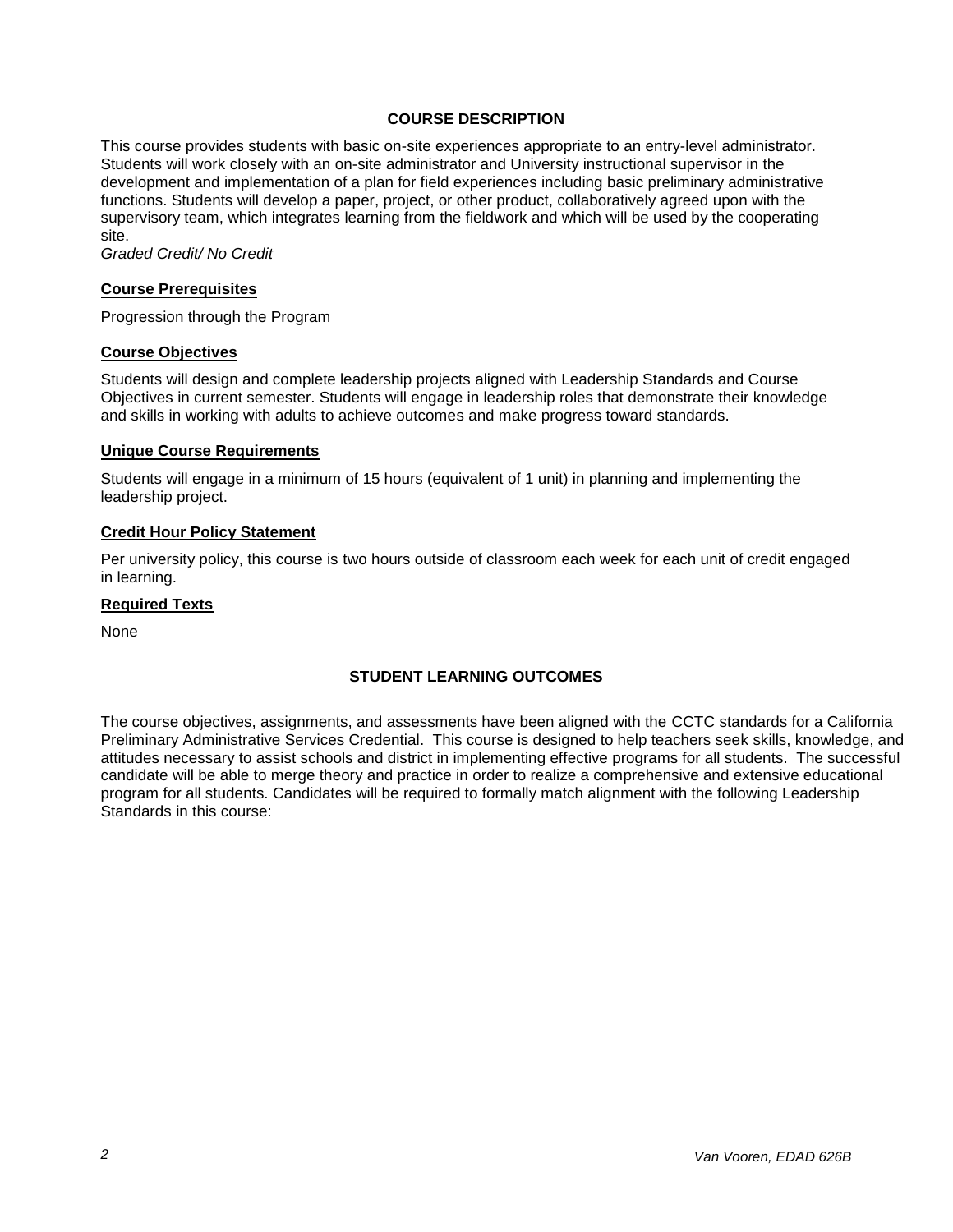## **Program Standard 12: Nature of Field Experiences**

In the administrator services preparation program, candidates participate in practical field experiences that are designed to facilitate the application of theoretical concepts in authentic settings. Each candidate is introduced to the major duties and responsibilities authorized by the administrative services credential as articulated in the Performance Expectations (Appendix B).

Field experiences include a variety of diverse and realistic settings both in the day-to-day functions of administrators and in long-term policy design and implementation.

Other standards may also apply as aligned with Courses EDAD 616B and EDAD 620.

# **GENERAL CONSIDERATIONS**

#### **Assessment of Professional Dispositions**

Assessing a candidate's dispositions within a professional preparation program is recognition that teaching and working with learners of all ages requires not only specific content knowledge and pedagogical skills, but positive attitudes about multiple dimensions of the profession. The School of Education has identified six dispositions – social justice and equity, collaboration, critical thinking, professional ethics, reflective teaching and learning, and life-long learning—and developed an assessment rubric. For each dispositional element, there are three levels of performance - *unacceptable*, *initial target*, and *advanced target*. The description and rubric for the three levels of performance offer measurable behaviors and examples.

The assessment is designed to provide candidates with ongoing feedback for their growth in professional dispositions and includes a self-assessment by the candidate. The dispositions and rubric are presented, explained and assessed in one or more designated courses in each program as well as in clinical practice. Based upon assessment feedback candidates will compose a reflection that becomes part of the candidate's Teaching Performance Expectation portfolio. Candidates are expected to meet the level of *initial target* during the program.

#### **School of Education Attendance Policy**

Due to the dynamic and interactive nature of courses in the School of Education, all candidates are expected to attend all classes and participate actively. At a minimum, candidates must attend more than 80% of class time, or s/he may not receive a passing grade for the course at the discretion of the instructor. Individual instructors may adopt more stringent attendance requirements. Should the candidate have extenuating circumstances, s/he should contact the instructor as soon as possible. *(Adopted by the COE Governance Community, December, 1997).*

#### **Students with Disabilities Requiring Reasonable Accommodations**

Candidates with disabilities who require reasonable accommodations must be approved for services by providing appropriate and recent documentation to the Office of Disable Student Services (DSS). This office is located in Craven Hall 4300, and can be contacted by phone at (760) 750-4905, or TTY (760) 750-4909. Candidates authorized by DSS to receive reasonable accommodations should meet with their instructor during office hours or, in order to ensure confidentiality, in a more private setting.

#### **All University Writing Requirement**

Students must prepare written Proposal and Reports about their Projects. The Reports require narrative style reflections on their learning experiences. These written proposals and reports meet the university writing requirements of at least 2500 words.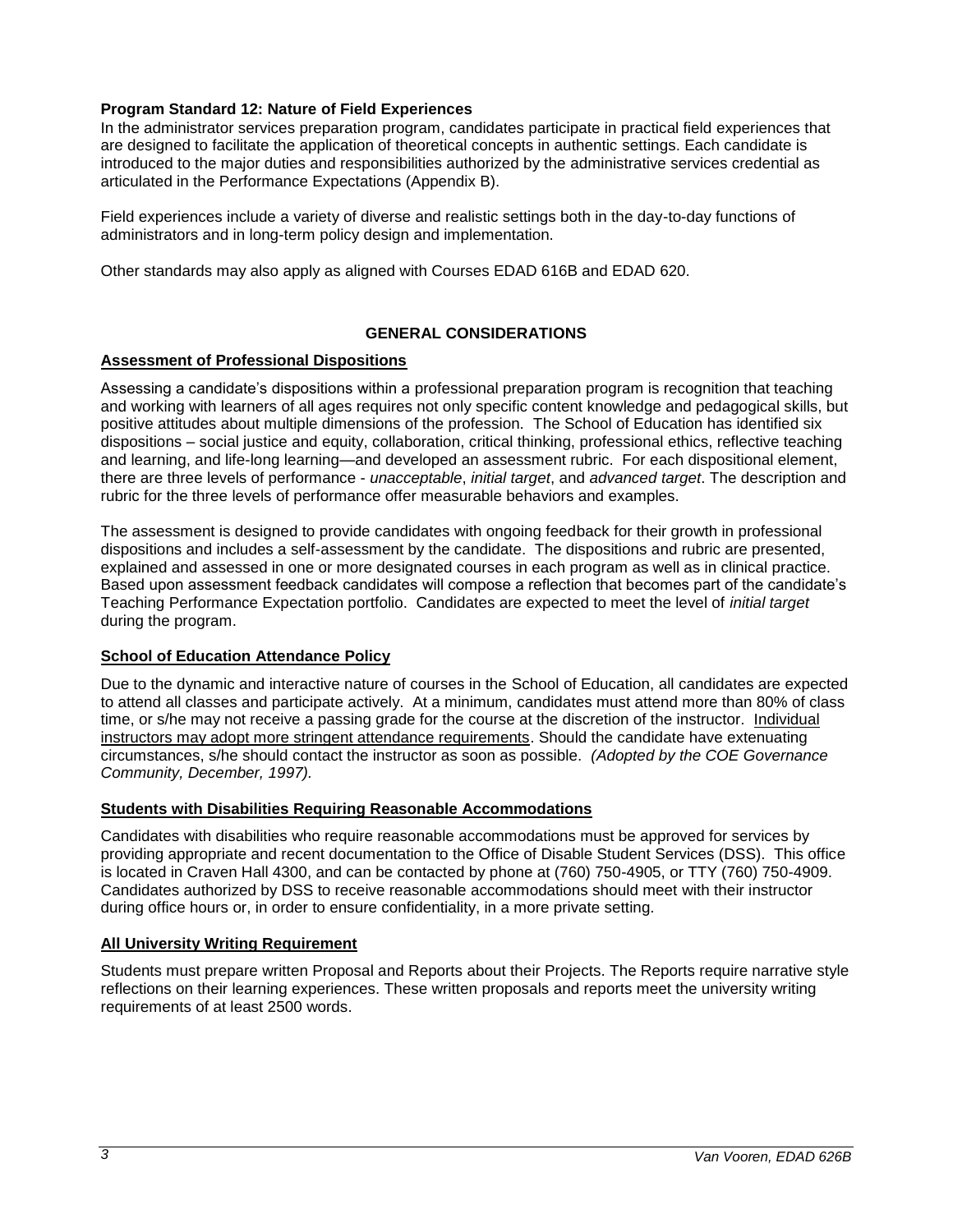# **CSUSM Academic Honesty Policy**

Students will be expected to adhere to standards of academic honesty and integrity, as outlined in the Student Academic Honesty Policy. All assignments must be original work, clear and error-free. All ideas/material that are borrowed from other sources must have appropriate references to the original sources. Any quoted material should give credit to the source and be punctuated accordingly.

Academic Honesty and Integrity: Students are responsible for honest completion and representation of their work. Your course catalog details the ethical standards and penalties for infractions. There will be zero tolerance for infractions. If you believe there has been an infraction by someone in the class, please bring it to the instructor's attention. The instructor reserves the right to discipline any student for academic dishonesty, in accordance with the general rules and regulations of the university. Disciplinary action may include the lowering of grades and/or the assignment of a failing grade for an exam, assignment, or the class as a whole.

Incidents of Academic Dishonesty will be reported to the Dean of Students. Sanctions at the University level may include suspension or expulsion from the University.

#### Refer to the full Academic Honesty Policy at: [http://www.csusm.edu/policies/active/documents/Academic\\_Honesty\\_Policy.html](http://www.csusm.edu/policies/active/documents/Academic_Honesty_Policy.html)

## **Plagiarism**

As an educator, it is expected that each candidate (course participant) will do his/her own work, and contribute equally to group projects and processes. Plagiarism or cheating is unacceptable under any circumstances. If you are in doubt about whether your work is paraphrased or plagiarized see the Plagiarism Prevention for Students website [http://library.csusm.edu/plagiarism/index.html.](http://library.csusm.edu/plagiarism/index.html) If there are questions about academic honesty, please consult the University catalog.

### **Use of Technology**

Candidates are expected to demonstrate competency in the use of various forms of technology (i.e. word processing, electronic mail, Moodle, use of the Internet, and/or multimedia presentations). Specific requirements for course assignments with regard to technology are at the discretion of the instructor. Keep a digital copy of all assignments for use in your teaching portfolio. All assignments will be submitted online, and some will be submitted in hard copy as well. Details will be given in class.

#### **Electronic Communication Protocol**

Electronic correspondence is a part of your professional interactions. If you need to contact the instructor, email is often the easiest way to do so. It is my intention to respond to all received e-mails in a timely manner. Please be reminded that e-mail and on-line discussions are a very specific form of communication, with their own nuances and etiquette. For instance, electronic messages sent in all upper case (or lower case) letters, major typos, or slang, often communicate more than the sender originally intended. With that said, please be mindful of all e-mail and on-line discussion messages you send to your colleagues, to faculty members in the School of Education, or to persons within the greater educational community. All electronic messages should be crafted with professionalism and care.

Things to consider:

- Would I say in person what this electronic message specifically says?
- How could this message be misconstrued?
- Does this message represent my highest self?
- Am I sending this electronic message to avoid a face-to-face conversation?

In addition, if there is ever a concern with an electronic message sent to you, please talk with the author in person in order to correct any confusion.